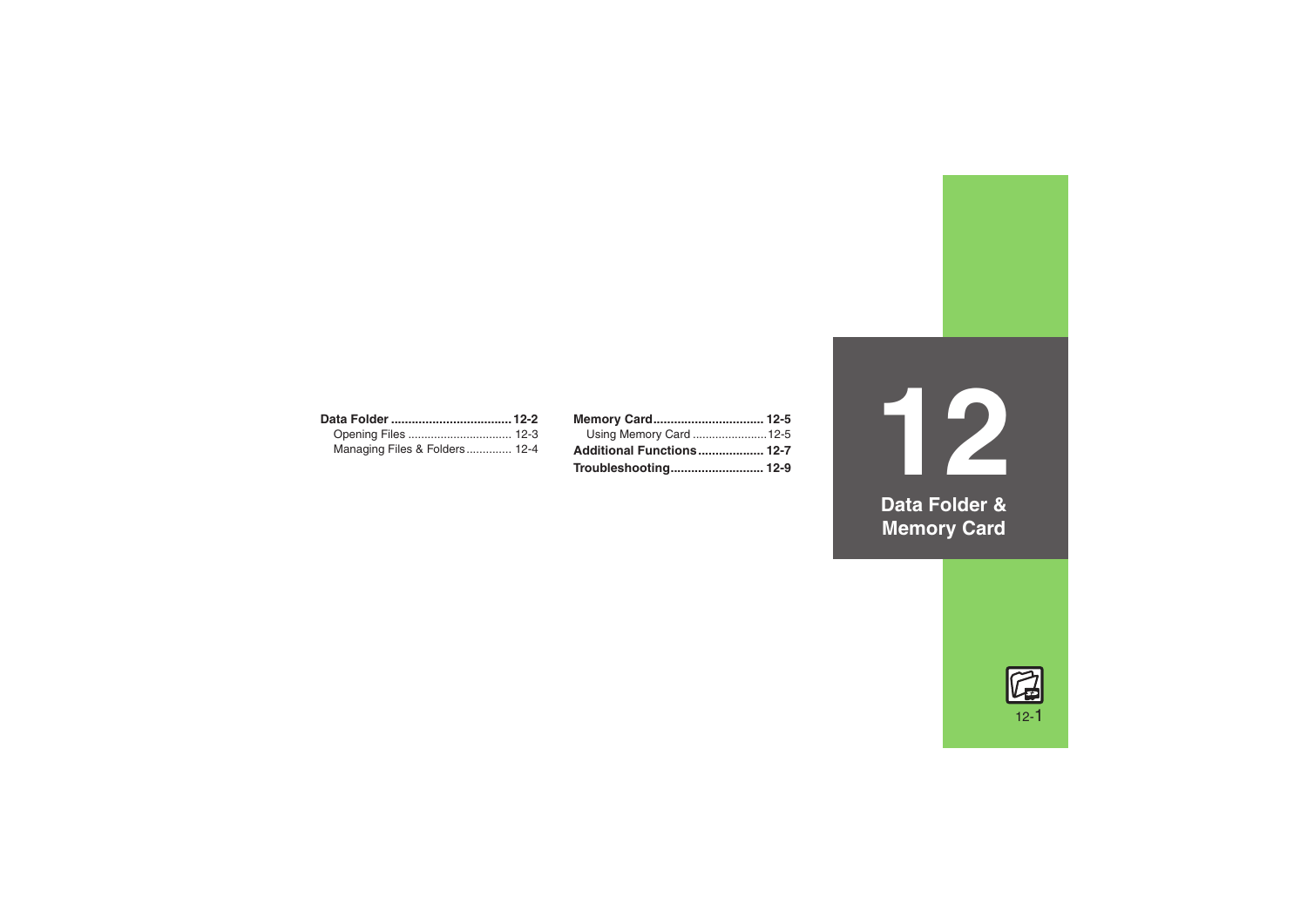# <span id="page-1-0"></span>**Data Folder**

# **Data Folder**

Handset files are organized in folders by file format.

#### [ **Preset Folders**

|                            | <b>Contents</b>                                                                       |
|----------------------------|---------------------------------------------------------------------------------------|
| Pictures <sup>*</sup>      | Still images                                                                          |
| <b>DCIM</b>                | Large still images on Memory Card (images<br>captured with save location set to DCIM) |
| <b>Ring Songs Tones</b>    | Downloaded melodies and other sound files                                             |
| S! Appli                   | S! Applications                                                                       |
| Widget <sup>*</sup>        | Widgets                                                                               |
| Music <sup>*</sup>         | Downloaded Chaku-Uta Full <sup>®</sup> files                                          |
| Videos <sup>*</sup>        | Video images                                                                          |
| Lifestyle-Appli            | Lifestyle-Appli required to use Osaifu-Keitai®                                        |
| Books <sup>*</sup>         | Downloaded e-Books, etc.                                                              |
| <b>Customized Screen</b> * | Downloaded Customized Screen files                                                    |
| <b>Status Templates</b>    | Combinations of Status Icon and Status<br>Label for S! Friend's Status                |
| <b>Decoration Call</b>     | Decoration Call files created on handset or<br>obtained via mail                      |
| <b>Flash®</b>              | Downloaded Flash <sup>®</sup> (animation) files                                       |
| <b>Other Documents</b>     | Other files (Dictionary files, etc.)                                                  |

\*Contains corresponding Yahoo! Keitai menu shortcut.

#### **Checking Memory Status**

- *■* $\rightarrow$  **Data Folder**  $\rightarrow$  **●**  $\rightarrow$  Memory Status  $\rightarrow$  **●**  $\rightarrow$  Phone *Memory* or *Memory* Card  $\rightarrow$   $\boxed{\bullet}$
- . Delete messages/files when memory is low. Handset performance may be affected when memory is full.



**12**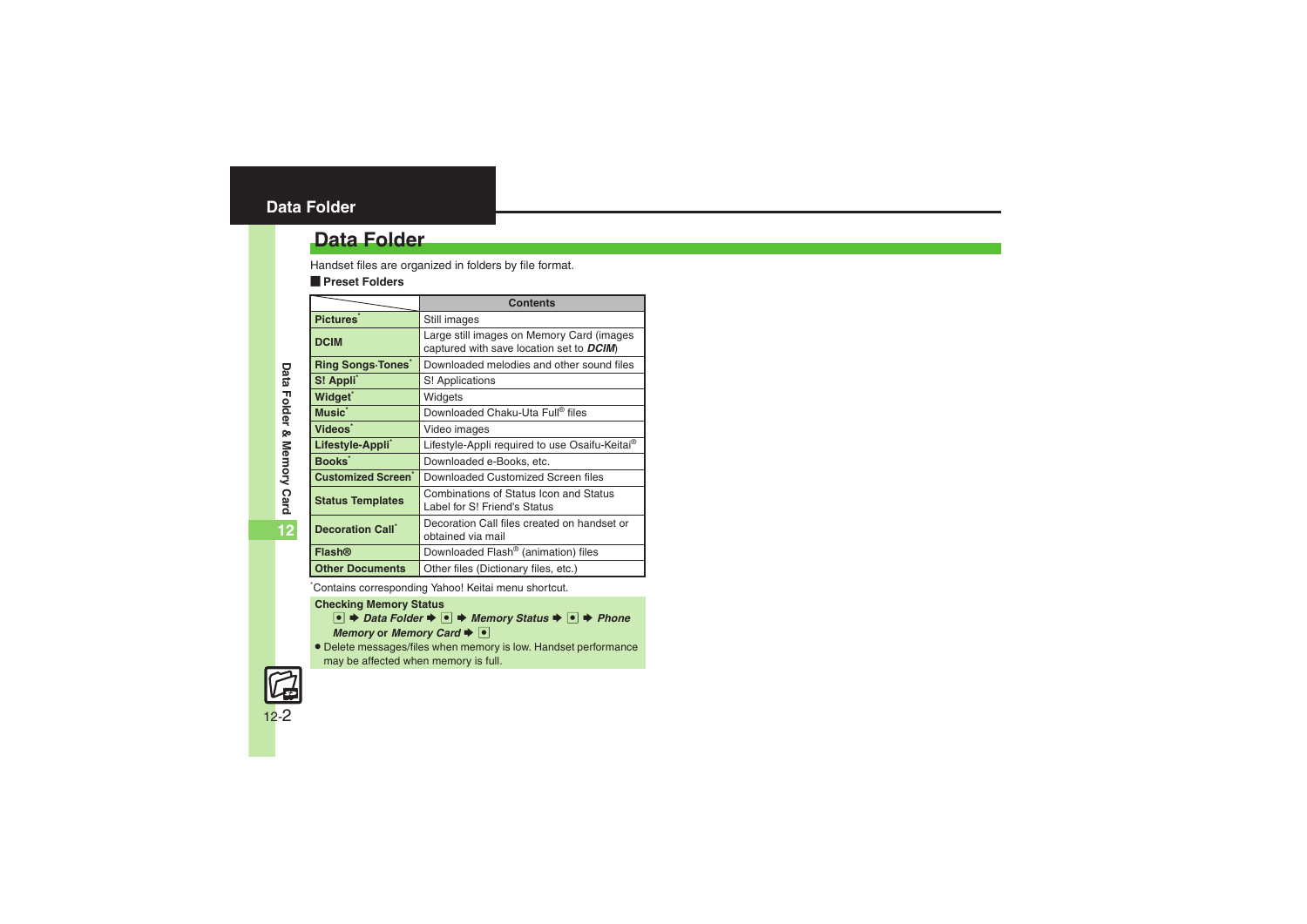<span id="page-2-0"></span>

### **Advanced**

C[Switching file list view](#page-6-1) [Changing image quality](#page-6-2) C[Showing images in original size](#page-6-3) [Changing Slide Show settings](#page-6-4) C[Using files as Wallpaper](#page-6-5) CUsing [files as ringtones](#page-6-6) ([Using files as ringvideos](#page-6-7) (And more on **[P.12-7](#page-6-1)**)



**Data Folder & Memory Card**

Data Folder & Memory Card

**12**

12-3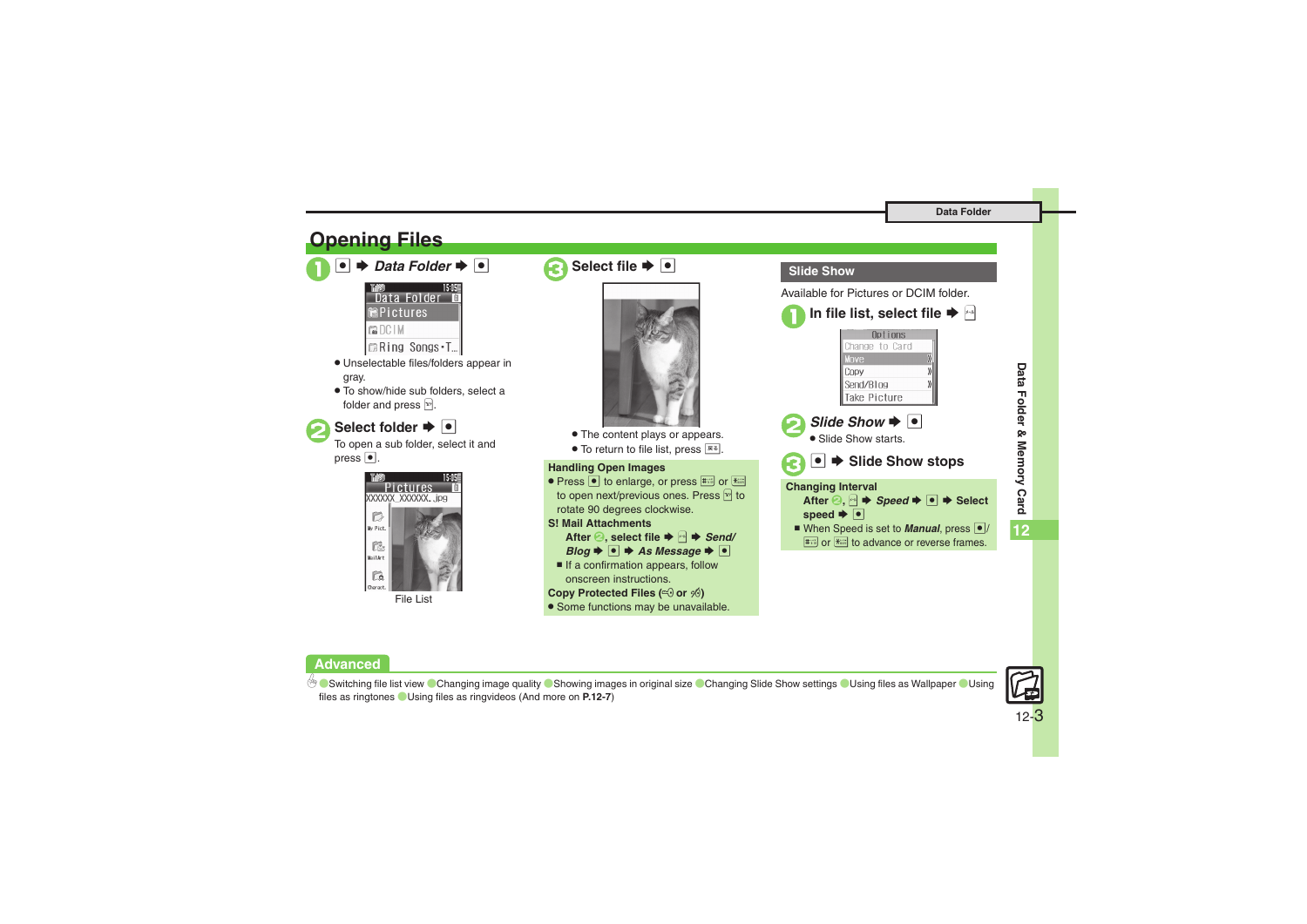# <span id="page-3-0"></span>**Managing Files & Folders**

### **Adding Folders**

May be unavailable for some folders.



| <b>Moving/Copying Files</b>                                                                                                                                                                                                                                                                                                                                             | <b>Hiding Folders</b>                                                                                                                                                                                                          |
|-------------------------------------------------------------------------------------------------------------------------------------------------------------------------------------------------------------------------------------------------------------------------------------------------------------------------------------------------------------------------|--------------------------------------------------------------------------------------------------------------------------------------------------------------------------------------------------------------------------------|
| Some files may not be moved/copied.<br>In file list, select file $\blacktriangleright$ $\blacktriangleright$<br>Move or Copy $\blacktriangleright$ $\blacktriangleright$ $\blacktriangleright$<br>Phone or Memory Card $\blacktriangleright$ $\blacktriangleright$<br><b>•</b> For still images, select <i>Pictures</i> or<br><i>Mail Art</i> and press $  \bullet  $ . | Restrict access to created folders.<br>Only handset folders can be hidden.<br>In file list, select folder⊥<br>Set Secret $\blacktriangleright$ $ \bullet $ $\blacktriangleright$ Enter<br>Handset Code →  •                    |
| Select folder $\blacktriangleright$ $ \bullet $<br>Move here or Copy here $\blacktriangleright$ $\blacktriangleright$                                                                                                                                                                                                                                                   | <b>Accessing Secret Folders (Unlock</b><br><b>Temporarily)</b><br>[File List] $\blacktriangleright$ $\blacktriangleright$ Unlock Temp. $\blacktriangleright$<br><b>▶ Enter Handset Code ▶  •</b><br><b>Canceling Secret</b>    |
| <b>Selecting Multiple Files</b><br>In file list, $\mathbb{F}$                                                                                                                                                                                                                                                                                                           | Unlock Secret folders temporar<br>and select folder $\blacktriangleright$ $\blacktriangleright$ $\blacktriangleright$ Unset<br>Secret $\blacktriangleright \lceil \bullet \rceil$ $\blacktriangleright$ Enter Handset (<br>∙∣∙ |
| Select file $\blacktriangleright$ $ \bullet $<br>● Repeat 2 as needed. (To uncheck,<br>select a file with $\boxtimes$ and press $\bullet$ .)                                                                                                                                                                                                                            |                                                                                                                                                                                                                                |







12-4

## **Advanced**

name  $\blacktriangleright$   $\lvert \bullet \rvert$ 

0([Renaming folders](#page-7-0) ([Opening file properties](#page-7-1) ([Renaming files](#page-7-2) ([Sorting files](#page-7-3) ([Deleting files & created folders](#page-7-4) ([Handling SVG files](#page-7-5) (**[P.12-8](#page-7-1)**)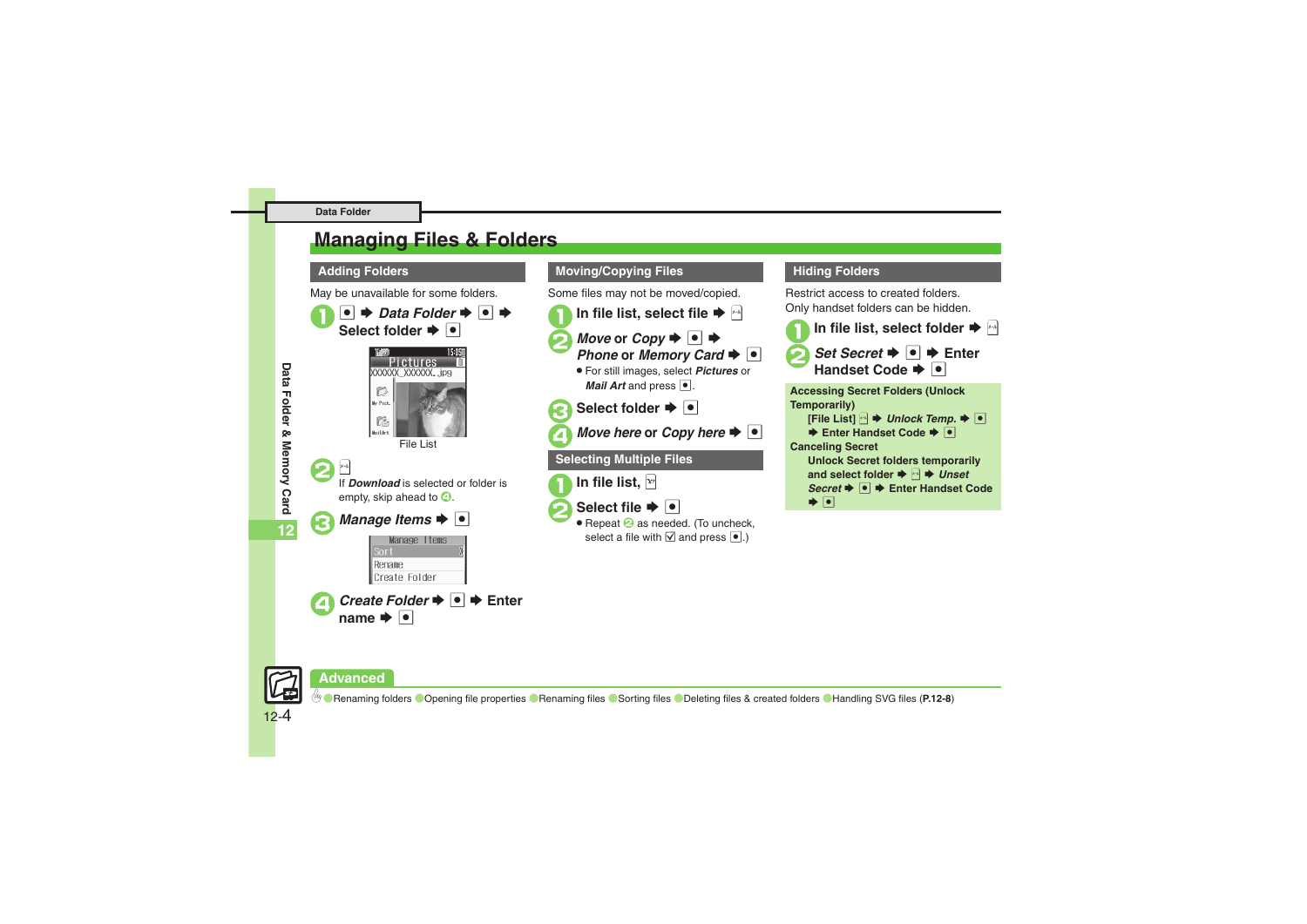# <span id="page-4-1"></span>**Using Memory Card**

Use microSD<sup>™/</sup>microSDHC™ Memory Card (hereafter "Memory Card") to save and organize files for use on 831SH s. Use recommended Memory Cards only. For details, see **P.15-22** "microSD<sup>=</sup> Memory Card Compatibility."

#### **Important Memory Card Usage Notes**

- . Do not force Memory Card into or out of handset.
- Keep Memory Cards out of infant's reach; may cause suffocation if swallowed.
- . Do not touch terminals or expose them to metal objects.
- SoftBank is not liable for any damages resulting from accidental loss/alteration of information. Keep a copy of Phone Book entries, etc. in a separate place.
- . Never remove Memory Card or battery while files are being accessed.
- . Be careful not to erase or overwrite files accidentally.



- . With terminal side up, insert card until it clicks.
- . Do not insert other objects into Memory Card Slot.

<span id="page-4-0"></span>



**If**  $\overline{23}$  **Appears after Power On** 

. Memory Card may not be inserted properly; reinsert the card.

#### **Removing Memory Card**

. Gently push in card and release it; card pops out. Pull card straight out gently.



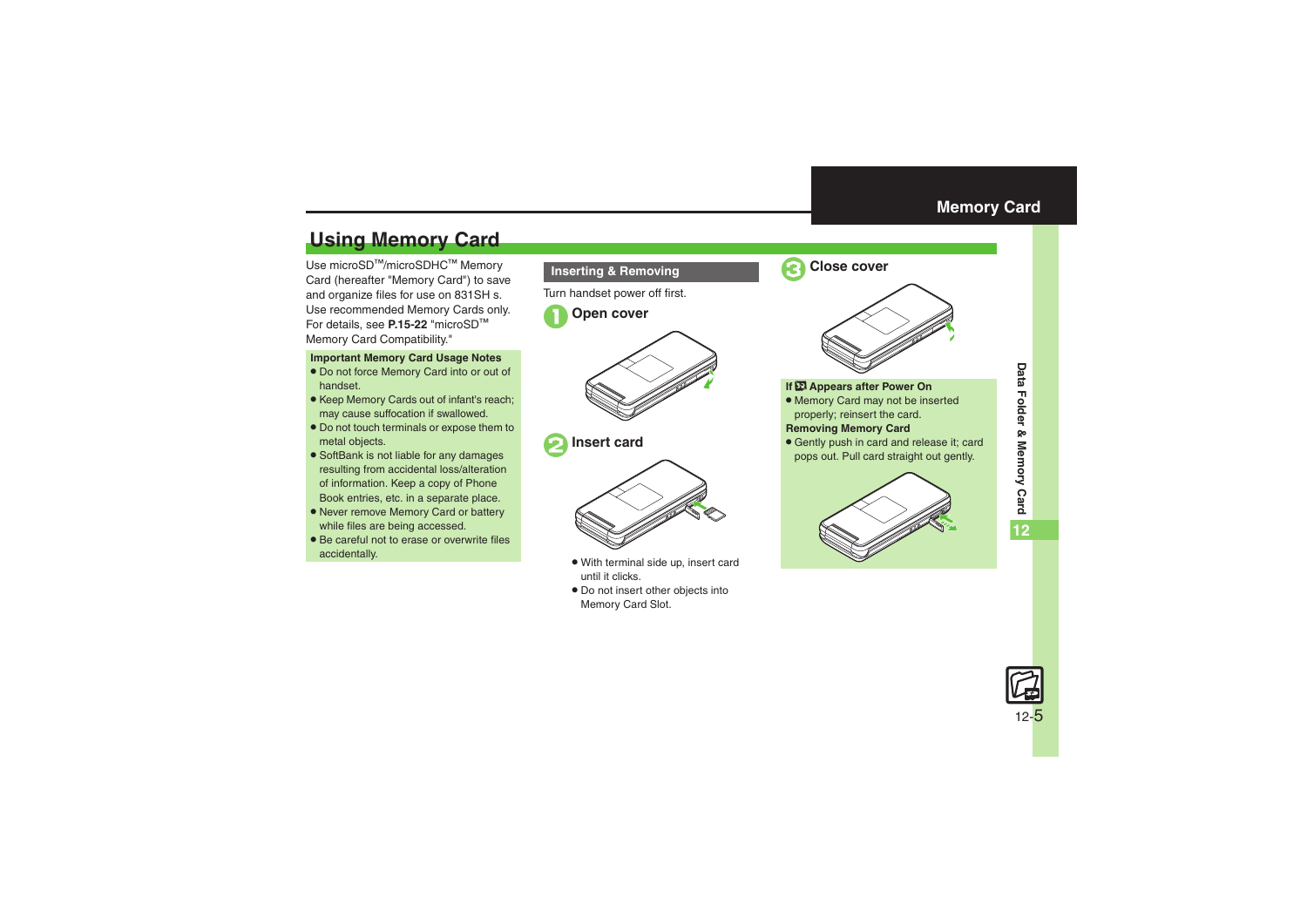#### **Memory Card**

#### **Format Card**

When using a new Memory Card for the first time, format it on the handset before trying to save files, etc. Format Card deletes all Memory Card files, even those created on other devices.



| vemor          | Card |
|----------------|------|
| npaf           |      |
| SD Local Cont. |      |
| Format Card    |      |
| emory Status   |      |

*Format Card*  $\rightarrow$   $\rightarrow$  Yes  $\blacktriangleright$   $\overline{\bullet}$ 

. Offline Mode is set. Handset transmissions are suspended until format is complete.





0([Using HTML files on Memory Card](#page-7-6) (**[P.12-8](#page-7-6)**)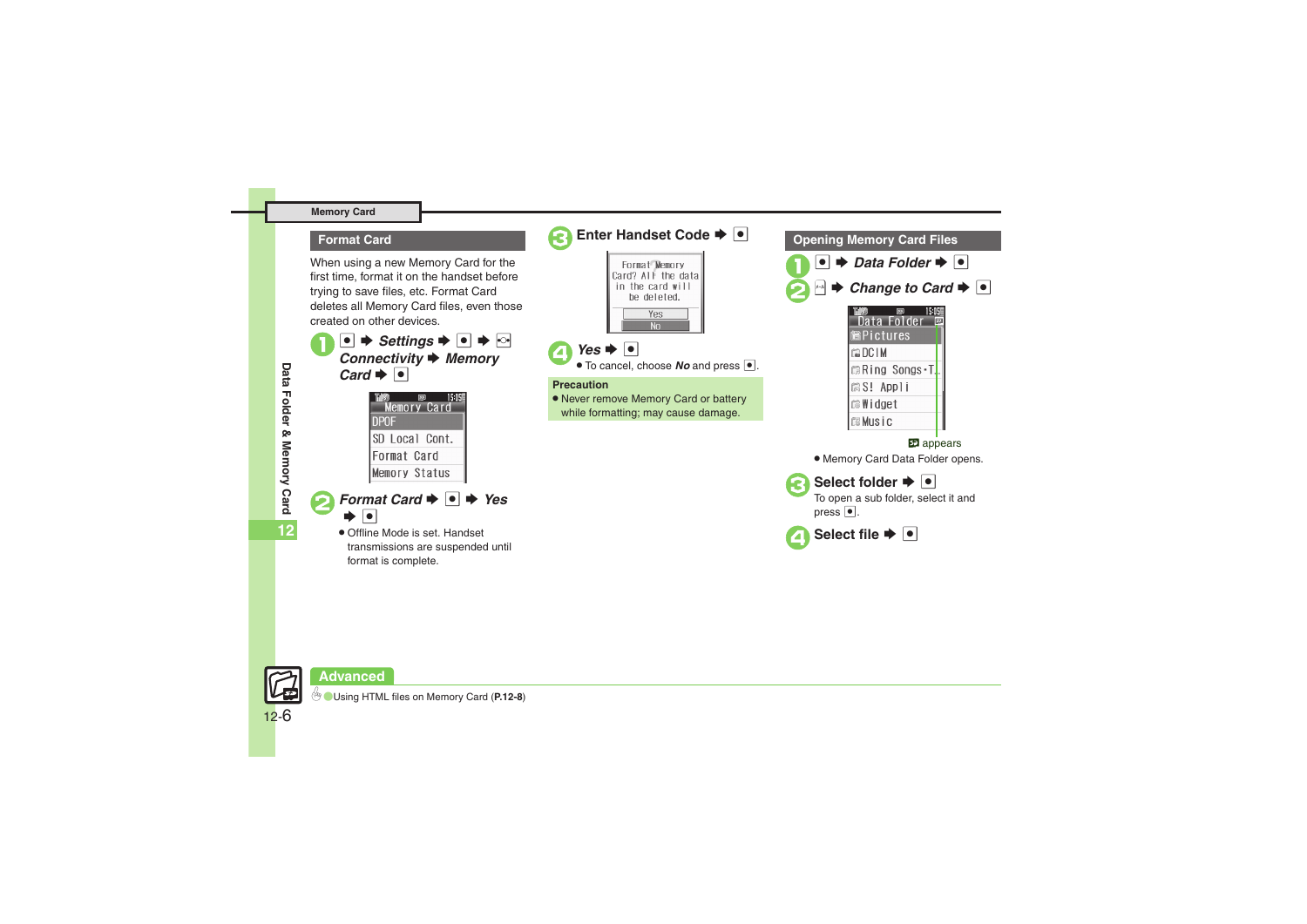# <span id="page-6-0"></span>**Additional Functions**

## **File/Folder View Settings**

<span id="page-6-4"></span><span id="page-6-3"></span><span id="page-6-2"></span><span id="page-6-1"></span>

| <b>Switching file list</b><br>view            | Data Folder $\rightarrow \mid \bullet \mid \bullet \rangle$ Select folder $\rightarrow \mid \cdot \mid$<br>. .<br>Manage Items $\bullet$ $\bullet$ $\bullet$ Change List View $\bullet$<br>Select option $\blacktriangleright$ $\lvert \bullet \rvert$                                                                                                                |
|-----------------------------------------------|-----------------------------------------------------------------------------------------------------------------------------------------------------------------------------------------------------------------------------------------------------------------------------------------------------------------------------------------------------------------------|
| <b>Changing image</b><br>quality              | • $\rightarrow$ Data Folder $\rightarrow$ • Select folder $\rightarrow$ •<br>Select file $\blacktriangleright \lceil \bullet \rceil \blacktriangleright \lceil \bullet \rceil$ <i>Image Quality</i><br>( <i>Picture Quality</i> for Flash <sup>®</sup> files) $\blacktriangleright \blacktriangleright \blacktriangleright$ Select<br>quality $\rightarrow$ $\bullet$ |
| <b>Showing images in</b><br>original size     | $\bullet$ $\bullet$ Data Folder $\bullet$ $\bullet$ $\bullet$ Select folder $\bullet$ $\bullet$<br>ightharpoonup Suitch Display is Switch Display in Switch Display in Switch Display in Suite 1, 1999<br>$\bullet$ $\bullet$ Original Size $\bullet$ $\bullet$                                                                                                       |
| <b>Changing Slide</b><br><b>Show settings</b> | Start Here $\bullet \Rightarrow$ Data Folder $\Rightarrow \bullet \Rightarrow$ Select folder<br>$\vert \bullet \vert \Rightarrow$ Select file $\Rightarrow \vert \circ \vert \Rightarrow$ Slide Show $\Rightarrow \vert \bullet \vert \Rightarrow$<br>See below                                                                                                       |
|                                               | <b>Playing Once</b><br>$Repeat \rightarrow \bullet \rightarrow Off \rightarrow \bullet$                                                                                                                                                                                                                                                                               |
|                                               | <b>Playing Music</b><br>BGM Settings → ● → Switch On/Off → ● →<br>$On \rightarrow \Box$                                                                                                                                                                                                                                                                               |
|                                               | <b>Changing Music</b><br>BGM Settings $\blacktriangleright$ $\blacktriangleright$ $\blacktriangleright$ Play Ring Tones $\blacktriangleright$ $\blacktriangleright$<br>Select folder $\bullet$ $\bullet$ $\bullet$ Select file $\bullet$ $\bullet$                                                                                                                    |
| <b>Hiding Softkeys in</b><br>image view       | $\bullet$ $\bullet$ Data Folder $\bullet$ $\bullet$ $\bullet$ Select folder $\bullet$ $\bullet$<br>Select file $\blacktriangleright$ $\blacktriangleright$ $\blacktriangleright$ $\blacktriangleright$ $\blacktriangleright$ SW GuideDisplay<br>$\bullet$ $\bullet$ Off $\bullet$ $\bullet$                                                                           |

## **Using Files/Folders**

<span id="page-6-7"></span><span id="page-6-6"></span><span id="page-6-5"></span>

| <b>Using files as</b><br>Wallpaper                                      | $\bullet$ $\bullet$ Data Folder $\bullet$ $\bullet$ $\bullet$ Select folder $\bullet$ $\bullet$<br>Select file $\blacktriangleright$ $\bowtie$ $\blacktriangleright$ <i>Set as Wallpaper</i> $\blacktriangleright$ $\blacktriangleright$<br>• For images smaller or larger than Display, select an<br>option and press <sup>.</sup> .                                                                 |
|-------------------------------------------------------------------------|-------------------------------------------------------------------------------------------------------------------------------------------------------------------------------------------------------------------------------------------------------------------------------------------------------------------------------------------------------------------------------------------------------|
| Using files as<br>ringtones                                             | $\bullet$ $\bullet$ Data Folder $\bullet$ $\bullet$ $\bullet$ Select folder $\bullet$ $\bullet$<br>Select file $\blacktriangleright$ $\blacktriangleright$ Set as Ringtone $\blacktriangleright$ $\blacktriangleright$<br>Select item $\bullet$ $\bullet$<br>• If prompted, enter ring time and press •.<br>• If a confirmation appears, follow onscreen<br>instructions.                             |
| <b>Using files as</b><br>ringvideos                                     | $\bullet$ $\bullet$ Data Folder $\bullet$ $\bullet$ $\bullet$ Videos $\bullet$ $\bullet$<br>Select file $\blacktriangleright$ $\bowtie \blacktriangleright$ Set as Ring Video $\blacktriangleright$ $\blacktriangleright$<br>Select item $\bullet$ $\bullet$<br>• If prompted, enter ring time and press $\bullet$ .                                                                                  |
| <b>Saving Phone</b><br><b>Book entries</b>                              | • $\rightarrow$ Data Folder $\rightarrow$ • $\rightarrow$ Select folder $\rightarrow$ •<br>Select file $\blacktriangleright$ $\bowtie \blacktriangleright$ Save to Ph.Book $\blacktriangleright$ $\blacktriangleright$ $\blacktriangleright$ As<br>New Entry $\rightarrow$ $\bullet$ $\rightarrow$ Complete other fields $\rightarrow \infty$<br>. To add to an existing entry, select As New Detail. |
| <b>Activating mobile</b><br>camera, etc. in<br>corresponding<br>folders | Data Folder $\bullet$ $\bullet$ $\bullet$ Select folder $\bullet$ $\bullet$<br>Take Picture, Record Video or Record<br>Voice +                                                                                                                                                                                                                                                                        |

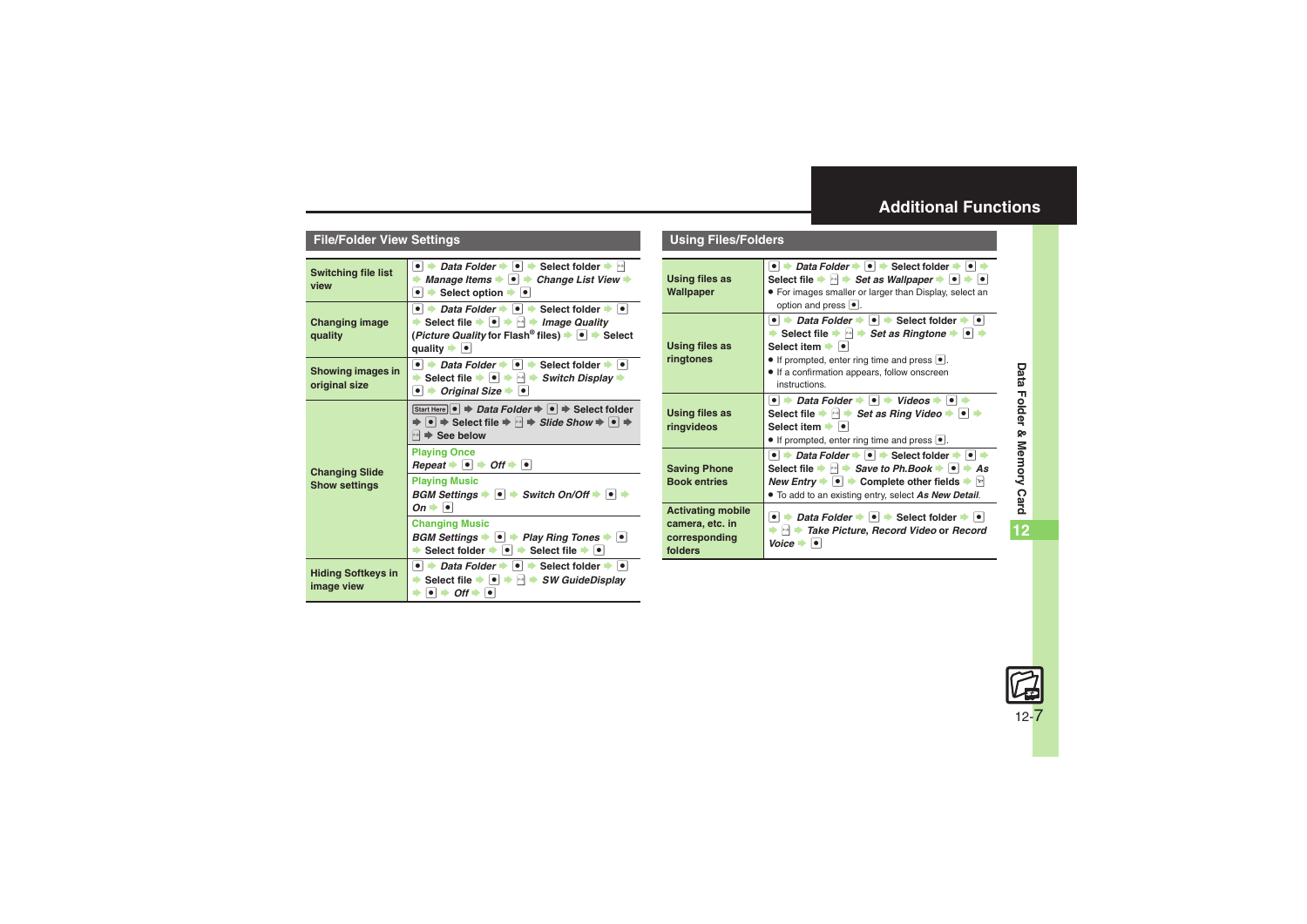|  | <b>Additional Functions</b> |
|--|-----------------------------|
|--|-----------------------------|

<span id="page-7-3"></span><span id="page-7-2"></span><span id="page-7-1"></span><span id="page-7-0"></span>

| <b>Managing Files/Folders</b>       |                                                                                                                                                                                                                                                                                                                          |
|-------------------------------------|--------------------------------------------------------------------------------------------------------------------------------------------------------------------------------------------------------------------------------------------------------------------------------------------------------------------------|
| <b>Renaming folders</b>             | Data Folder $\rightarrow \mid \bullet \mid \bullet$ Select folder $\rightarrow \mid \bullet \mid$<br>Select folder $\rightarrow$ $\rightarrow$ <i>Manage Items</i> $\rightarrow$ $\rightarrow$<br>Rename $\bullet \bullet$ $\bullet$ Enter name $\bullet \bullet$<br>• Assign different names to folders within a layer. |
| <b>Opening file</b><br>properties   | $\bullet$ $\bullet$ Data Folder $\bullet$ $\bullet$ $\bullet$ Select folder $\bullet$ $\bullet$<br>Select file $\rightarrow \rightarrow$ Details $\rightarrow \rightarrow$                                                                                                                                               |
| <b>Renaming files</b>               | • $\rightarrow$ Data Folder $\rightarrow$ • $\rightarrow$ Select folder $\rightarrow$ •<br>Select file $\Rightarrow$ $\rightarrow$ <i>Manage Items</i> $\Rightarrow$ $\bullet$ $\Rightarrow$<br>Rename $\bullet \bullet \bullet$ Enter name $\bullet \bullet$                                                            |
| <b>Sorting files</b>                | $\bullet$ $\bullet$ Data Folder $\bullet$ $\bullet$ $\bullet$ Select folder $\bullet$ $\bullet$<br>$\ket{\cdot}$ Manage Items $\Rightarrow$ $\bullet$ $\Rightarrow$ Sort $\Rightarrow$ $\boxed{\bullet}$ $\Rightarrow$<br>Select method $\bullet$ $\bullet$<br>• To reverse the order, sort by the same method again.    |
|                                     | Start Here $\ \bullet\ $ $\Rightarrow$ Data Folder $\Rightarrow$ $\ \bullet\ $ $\Rightarrow$ Select folder<br>$\Rightarrow$ $\bullet$ $\Rightarrow$ See below                                                                                                                                                            |
| Deleting files &<br>created folders | <b>Single Files</b><br>Select file $\Rightarrow$ $\Rightarrow$ Delete $\Rightarrow$ $\bullet$ $\Rightarrow$ Yes $\Rightarrow$ $\circ$                                                                                                                                                                                    |
|                                     | <b>Folder &amp; Files Within</b><br>Select folder $\rightarrow \rightarrow$ Delete $\rightarrow \rightarrow$ Fnter<br>Handset Code $\rightarrow  \bullet $ $\rightarrow$ Yes $\rightarrow  \bullet $                                                                                                                     |

<span id="page-7-6"></span><span id="page-7-5"></span>

| <b>Handling SVG files</b>                 | <b>Line Scroll</b><br>❖                                                                                                                                                                                   |
|-------------------------------------------|-----------------------------------------------------------------------------------------------------------------------------------------------------------------------------------------------------------|
|                                           | <b>Page Scroll</b><br>$[2\%]$ (Up), $[8\%]$ (Down), $[6\%]$ (Right), $[4\%]$ (Left)                                                                                                                       |
|                                           | Zoom<br>$\boxed{1}$ (Zoom out), $3\sqrt{2}$ (Zoom in)                                                                                                                                                     |
|                                           | <b>Rotate</b><br>7. (Counterclockwise), <sup>9. (Clockwise)</sup>                                                                                                                                         |
|                                           | <b>Key Action Mode</b><br>0 <sup>5</sup>                                                                                                                                                                  |
|                                           | <b>Default View</b><br>$5\frac{\pi}{n}$                                                                                                                                                                   |
| <b>Memory Card</b>                        |                                                                                                                                                                                                           |
| <b>Using HTML files</b><br>on Memory Card | Settings $\rightarrow \rightarrow \rightarrow \rightarrow$ Connectivity<br>Memory Card $\bullet$ $\bullet$ $\bullet$ SD Local Cont. $\bullet$ $\bullet$<br>Select title $\rightarrow$ $\mid \bullet \mid$ |

<span id="page-7-4"></span>